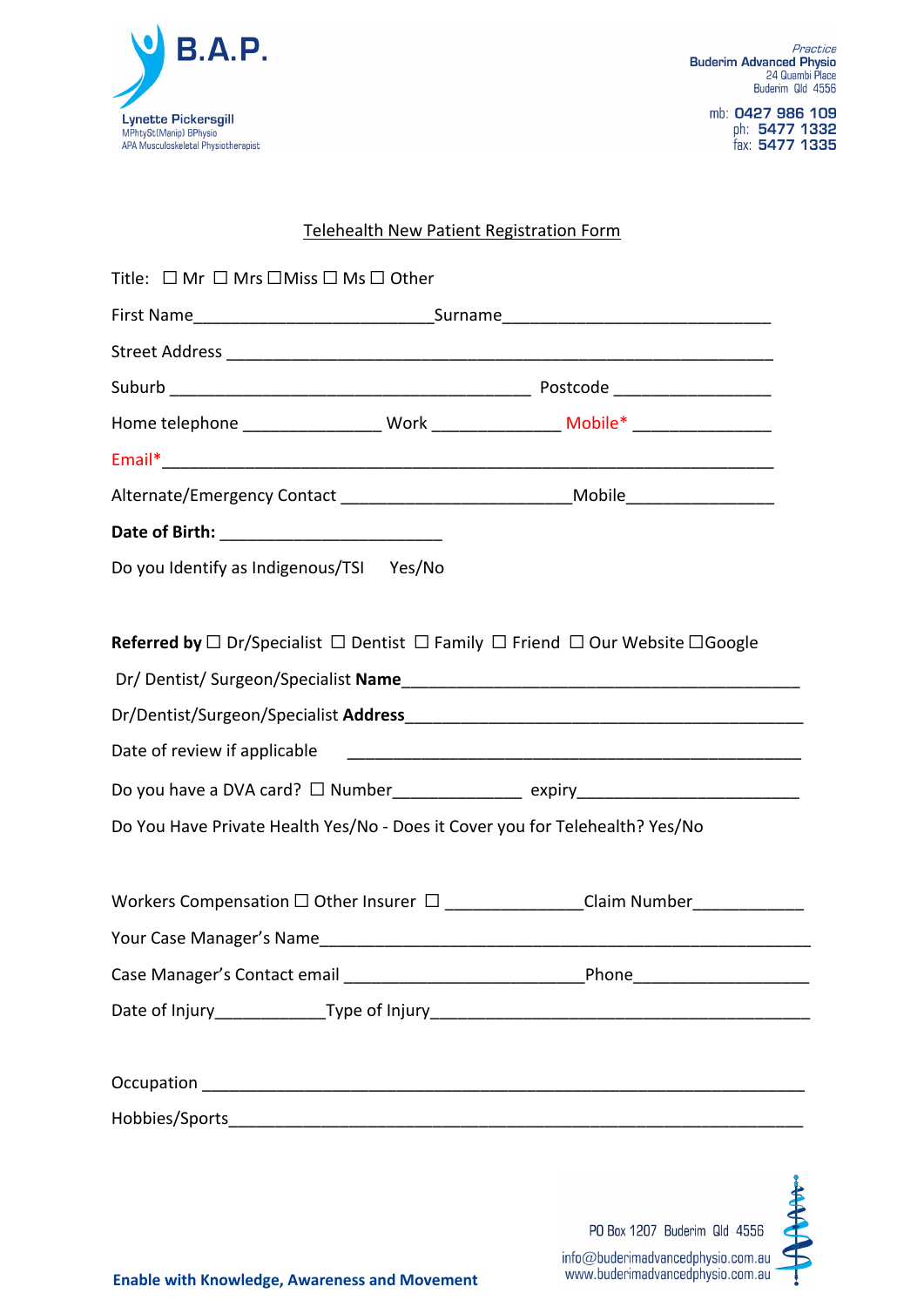

mb: 0427 986 109 ph: 5477 1332<br>fax: 5477 1335

### What is your main problem?

### What do you hope to achieve from therapy? What are your expectations?

\_\_\_\_\_\_\_\_\_\_\_\_\_\_\_\_\_\_\_\_\_\_\_\_\_\_\_\_\_\_\_\_\_\_\_\_\_\_\_\_\_\_\_\_\_\_\_\_\_\_\_\_\_\_\_\_\_\_\_\_\_\_\_\_\_\_\_\_\_\_\_\_\_\_\_

\_\_\_\_\_\_\_\_\_\_\_\_\_\_\_\_\_\_\_\_\_\_\_\_\_\_\_\_\_\_\_\_\_\_\_\_\_\_\_\_\_\_\_\_\_\_\_\_\_\_\_\_\_\_\_\_\_\_\_\_\_\_\_\_\_\_\_\_\_\_\_\_\_\_\_

\_\_\_\_\_\_\_\_\_\_\_\_\_\_\_\_\_\_\_\_\_\_\_\_\_\_\_\_\_\_\_\_\_\_\_\_\_\_\_\_\_\_\_\_\_\_\_\_\_\_\_\_\_\_\_\_\_\_\_\_\_\_\_\_\_\_\_\_\_\_\_\_\_\_\_

\_\_\_\_\_\_\_\_\_\_\_\_\_\_\_\_\_\_\_\_\_\_\_\_\_\_\_\_\_\_\_\_\_\_\_\_\_\_\_\_\_\_\_\_\_\_\_\_\_\_\_\_\_\_\_\_\_\_\_\_\_\_\_\_\_\_\_\_\_\_\_\_\_\_\_

\_\_\_\_\_\_\_\_\_\_\_\_\_\_\_\_\_\_\_\_\_\_\_\_\_\_\_\_\_\_\_\_\_\_\_\_\_\_\_\_\_\_\_\_\_\_\_\_\_\_\_\_\_\_\_\_\_\_\_\_\_\_\_\_\_\_\_\_\_\_\_\_\_\_\_

### Please indicate where you feel your pain/discomfort/problem to be:



|  | Level of Pain /10 $\Box$ Constant $\Box$ Intermittent $\Box$ Pins & needles $\Box$ Numbness |
|--|---------------------------------------------------------------------------------------------|
|--|---------------------------------------------------------------------------------------------|

| How long have you had this problem? |  |
|-------------------------------------|--|
|-------------------------------------|--|

Have you had this or a similar problem in the past? \_\_\_\_\_\_\_\_\_\_\_\_\_\_\_\_\_\_\_\_\_\_\_\_\_\_\_\_\_\_\_\_\_

| Since the problem started, is it : $\Box$ getting better $\Box$ same $\Box$ getting worse? |  |  |
|--------------------------------------------------------------------------------------------|--|--|

What makes your pain worse?  $\Box$  walking  $\Box$  sitting  $\Box$  standing  $\Box$  Other

What makes your pain better? \_\_\_\_\_\_\_\_\_\_\_\_\_\_\_\_\_\_\_\_\_\_\_\_\_\_\_\_\_\_\_\_\_\_\_\_\_\_\_\_\_\_\_\_\_\_\_\_\_\_

| PO Box 1207 Buderim Qld 4556                                          |  |
|-----------------------------------------------------------------------|--|
| info@buderimadvancedphysio.com.au<br>www.buderimadvancedphysio.com.au |  |

 $\sim$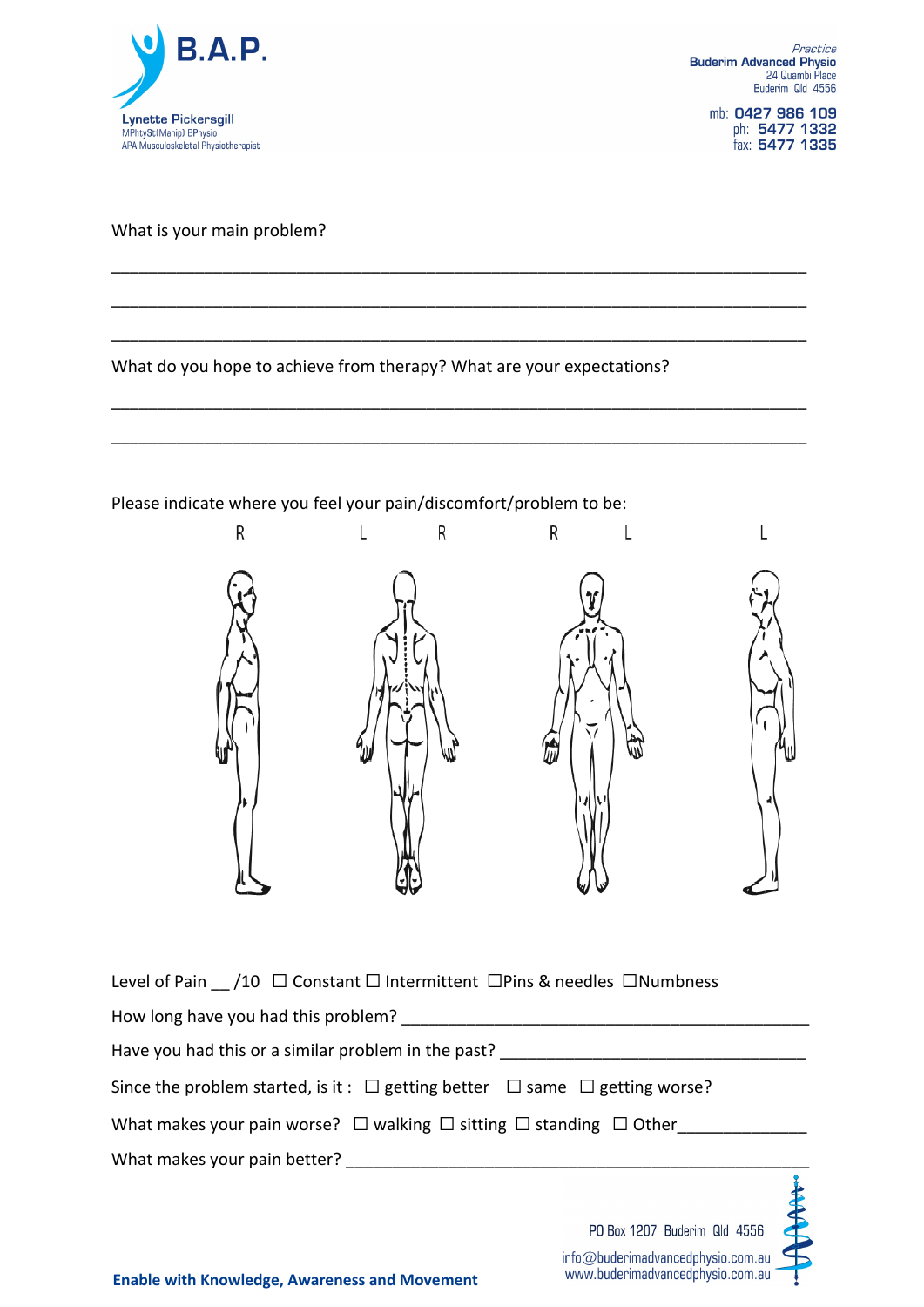

### **How is your general health? Please list any problems**

### **Do you have or have ever had:**

| □High/Low Blood Pressure                         | $\Box$ Bleeding disorder/ blood infection |                            |  |
|--------------------------------------------------|-------------------------------------------|----------------------------|--|
| $\Box$ Stroke                                    | $\square$ Diabetes                        | $\square$ Panic attacks or |  |
| needle phobia                                    |                                           |                            |  |
| $\Box$ Heart Problems                            | $\Box$ Epilepsy                           | $\Box$ Current or          |  |
| recent infection                                 |                                           |                            |  |
| $\square$ Pacemaker or valve replacement         | □Auto Immune Disease                      | $\Box$ Mastectomy          |  |
| $\Box$ Bladder/Bowel difficulties                | $\Box$ Cancer                             | $\Box$ Aneurysm            |  |
| $\Box$ Osteoporosis                              | $\square$ Psoriatic Arthritis             | $\Box$ Osteoarthritis      |  |
| $\Box$ Rheumatoid Arthritis                      | □Joint Replacements                       | $\Box$ Implants            |  |
| $\square$ Spinal Trauma                          | $\square$ Spinal Surgery                  | □Spinal Fracture           |  |
| □Recent Nausea/feeling unwell                    | $\Box$ Dizziness                          | $\Box$ Tinnitus            |  |
| $\Box$ Dislocations                              | $\Box$ Ligament Injuries                  | $\Box$ Cartilage injury    |  |
| $\Box$ Ankylosing Spondylitis                    | $\Box$ Unexplained weight loss            | $\Box$ Bruising/bleeding   |  |
| □Steroid/Cortisone/Prednisone therapy            | $\Box$ Pregnant or attempting             | $\Box$ Allergies           |  |
| $\Box$ Lung condition / respiratory difficulties |                                           |                            |  |

\_\_\_\_\_\_\_\_\_\_\_\_\_\_\_\_\_\_\_\_\_\_\_\_\_\_\_\_\_\_\_\_\_\_\_\_\_\_\_\_\_\_\_\_\_\_\_\_\_\_\_\_\_\_\_\_\_\_\_\_\_\_\_\_\_\_\_\_\_\_\_\_\_\_\_

\_\_\_\_\_\_\_\_\_\_\_\_\_\_\_\_\_\_\_\_\_\_\_\_\_\_\_\_\_\_\_\_\_\_\_\_\_\_\_\_\_\_\_\_\_\_\_\_\_\_\_\_\_\_\_\_\_\_\_\_\_\_\_\_\_\_\_\_\_\_\_\_\_\_\_

\_\_\_\_\_\_\_\_\_\_\_\_\_\_\_\_\_\_\_\_\_\_\_\_\_\_\_\_\_\_\_\_\_\_\_\_\_\_\_\_\_\_\_\_\_\_\_\_\_\_\_\_\_\_\_\_\_\_\_\_\_\_\_\_\_\_\_\_\_\_\_\_\_\_\_

\_\_\_\_\_\_\_\_\_\_\_\_\_\_\_\_\_\_\_\_\_\_\_\_\_\_\_\_\_\_\_\_\_\_\_\_\_\_\_\_\_\_\_\_\_\_\_\_\_\_\_\_\_\_\_\_\_\_\_\_\_\_\_\_\_\_\_\_\_\_\_\_\_\_\_

Further details

Current Medications and /or

Therapy\_\_\_\_\_\_\_\_\_\_\_\_\_\_\_\_\_\_\_\_\_\_\_\_\_\_\_\_\_\_\_\_\_\_\_\_\_\_\_\_\_\_\_\_\_\_\_\_\_\_\_\_\_\_\_\_\_\_\_\_\_\_\_\_\_\_\_\_

Please indicate any special investigations you may have had / relevant results :

XRays CT Scan Ultrasound MRI Other

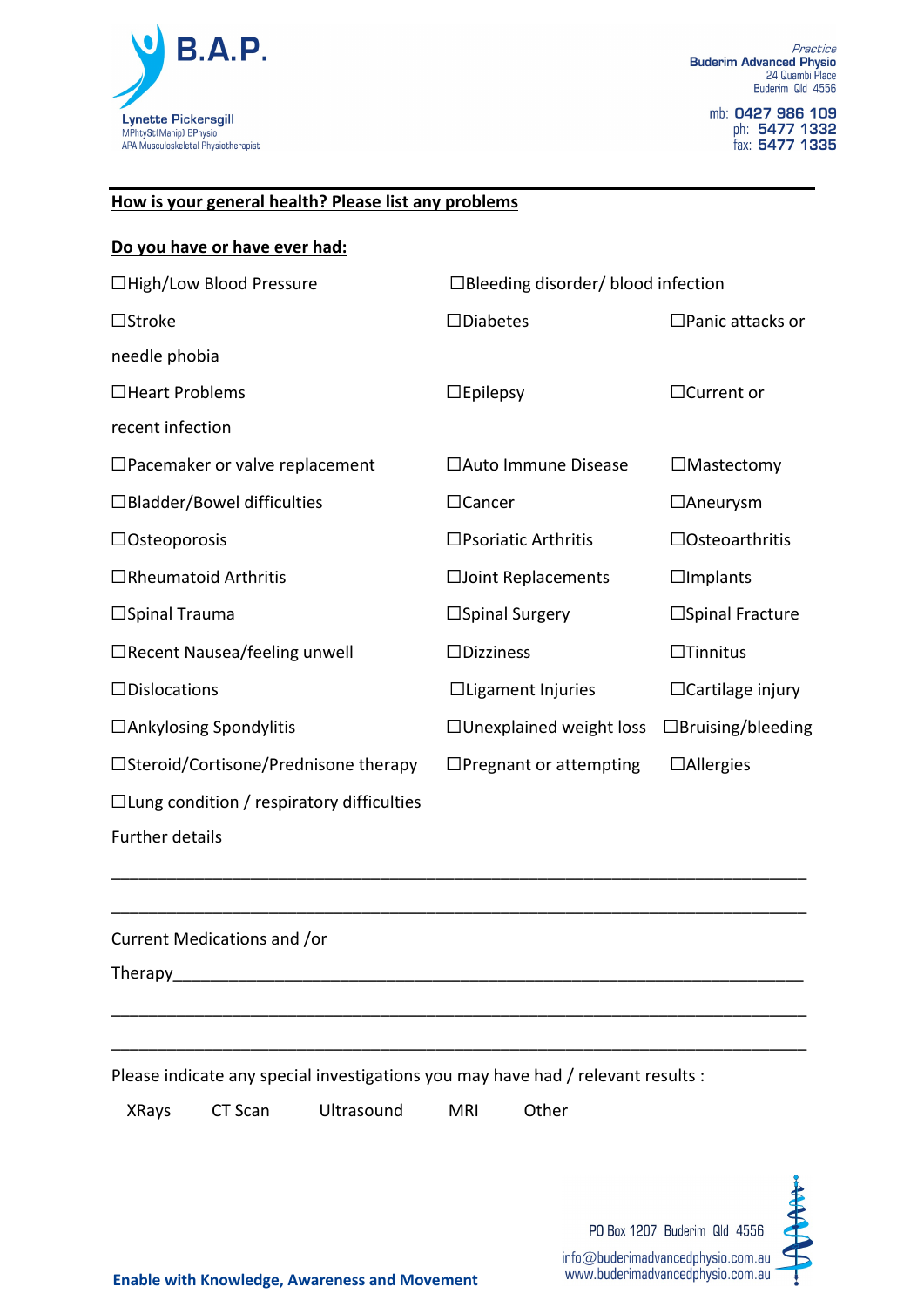

mb: 0427 986 109 ph: 5477 1332 fax: 5477 1335

**Assessment:** You will be asked to expose the injured area of your body so the physiotherapist can assess and treat you. Should you feel uncomfortable about this, please advise our staff as there are alternative methods available.

**Questions of a personal nature** : Your physiotherapist may ask personal questions relating to your injury and how your injury impacts on your 'activities of daily living'. The more information you provide, the more likely it is that the physiotherapist can provide an effective treatment. It is your choice as to what information you choose to provide. If you feel uncomfortable with a particular question or group of questions, please let the physiotherapist know and they will cease.

**Collection of Information**: We require your consent to collect personal information about you. Please read the information below. By submitting this form, you agree to these terms. I understand I have the right to request access to my information. I understand that I may withdraw my consent for this practice to use, to share and disclose my personal information, except where legal obligation must be met. I understand that I am not obliged to provide any information requested of me, but my failure to do so will compromise the quality of health care treatment given to me.

**Privacy Policy:** located below or select link to view http://buderimadvancedphysio.com.au/**privacy-policy**/

### **Please tick box to confirm that you have read the above**

**This is NOT a waiver form.** It is part of our "duty of care" to you that we inform you of any material (pertinent) risks associated with professional treatment techniques.

Following the verbal explanation of my examination results and the therapeutic techniques the therapist thinks suit my present condition, I give my consent to treatment. I have the right to decline treatment that the therapist offers me at any time. I give permission to the therapist to exchange information with my doctor and other medical specialists when necessary. I understand that this information will be confidential.

#### **I have read this form, understand the information it contains, and give my consent to treatment.**

| Signed:                                                                        | Date: |
|--------------------------------------------------------------------------------|-------|
| The above must be at least 18 years of age, otherwise consent from a custodial |       |
| parent/guardian is required to treat a minor.                                  |       |

Date: ……… Date: ………

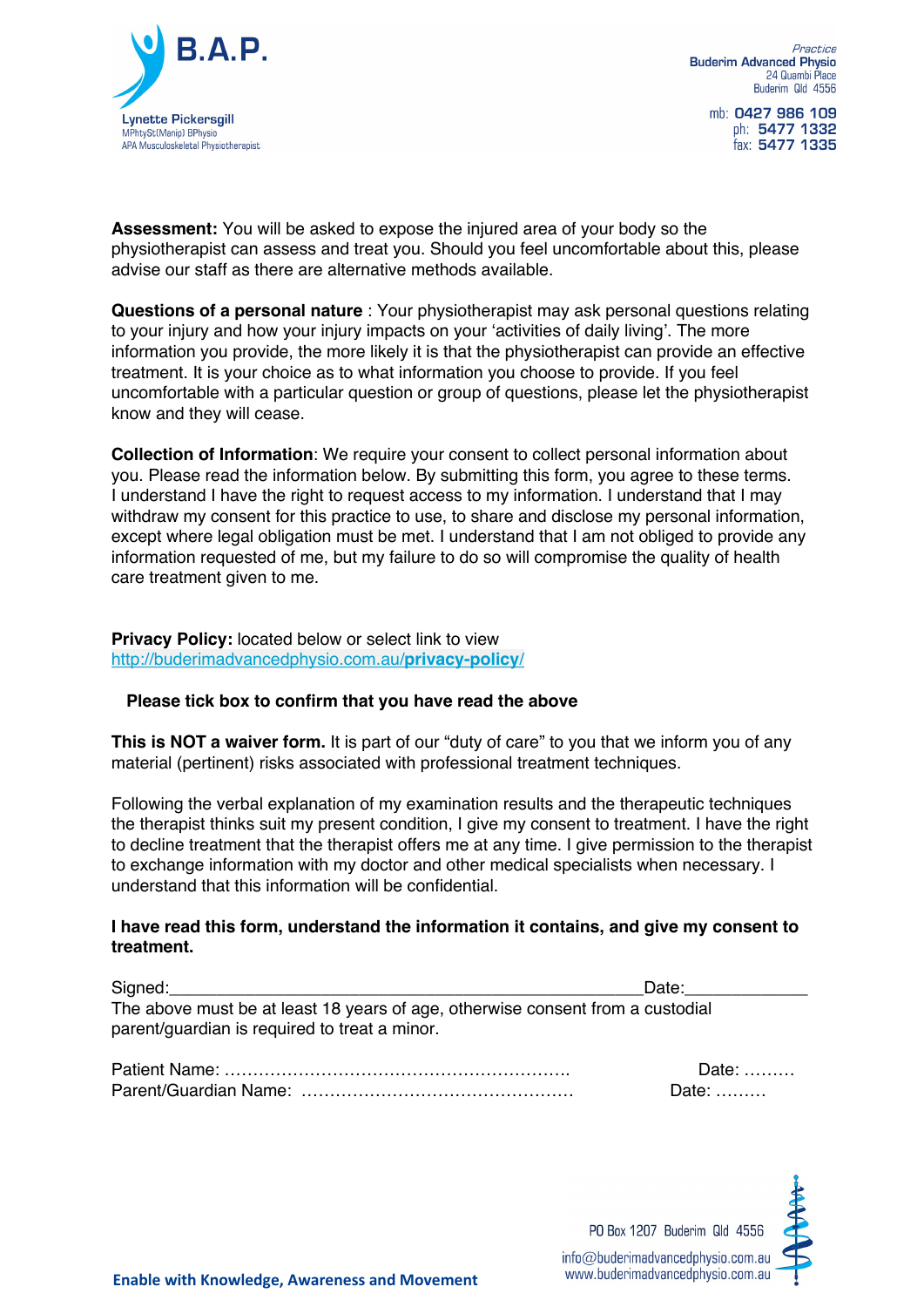

mb: 0427 986 109<br>ph: 5477 1332<br>fax: 5477 1335

### **Credit card details**

| Name on Credit Card and the control of the control of the control of the control of the control of the control of the control of the control of the control of the control of the control of the control of the control of the |  |  |  |
|--------------------------------------------------------------------------------------------------------------------------------------------------------------------------------------------------------------------------------|--|--|--|
| <b>Credit Card Number</b>                                                                                                                                                                                                      |  |  |  |
|                                                                                                                                                                                                                                |  |  |  |

| <b>Expiry Date</b> | Type Visa/MC | <b>CVV Number</b> |
|--------------------|--------------|-------------------|
|--------------------|--------------|-------------------|

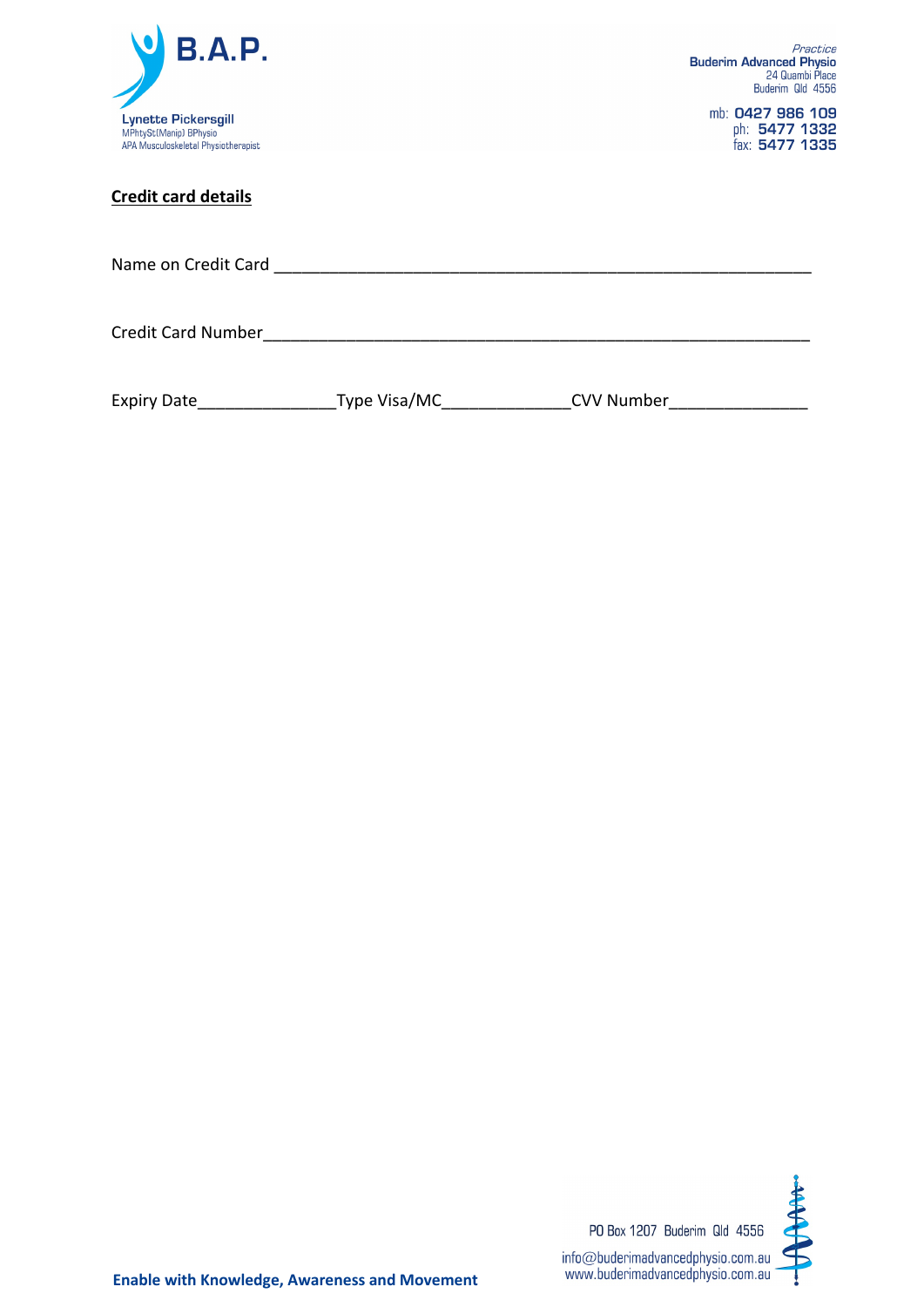

Practice **Buderim Advanced Physio** 24 Quambi Place Buderim Qld 4556

mb: 0427 986 109 ph: 5477 1332 fax: 5477 1335

# **Privacy Policy 2020**

## **Our commitment to your privacy**

We are committed to handling personal information about you, including health information about you, in accordance with the requirements of the Commonwealth Privacy Act 1988.

In this Policy, we explain:

- what kind of information we collect and hold about you
- how and why we collect it
- what we do with that information and who we share it with (and when)
- your right to seek access to, and if required correction of, the records we hold about you
- your right to make a privacy complaint, to us and others
- whether we are likely to disclose information about you to overseas recipients.

### **What kind of personal information do we collect about you?**

We collect and hold the following kind of information about you:

- your name, address, date of birth, email and contact details
- information about your family or relatives
- information about other health professionals involved in your care
- any government identifiers such as Medicare number, DVA number. However, we do not use these for the purposes of identifying you in our practice
- other health information about you such as: a record of your symptoms, your relevant medical history, the diagnosis made and the treatment we give you:
	- specialist reports
	- test results
	- your appointment and billing details
	- your prescriptions
	- your healthcare identifier
	- vour health fund details
	- other information about you collected for the purposes of providing care to you.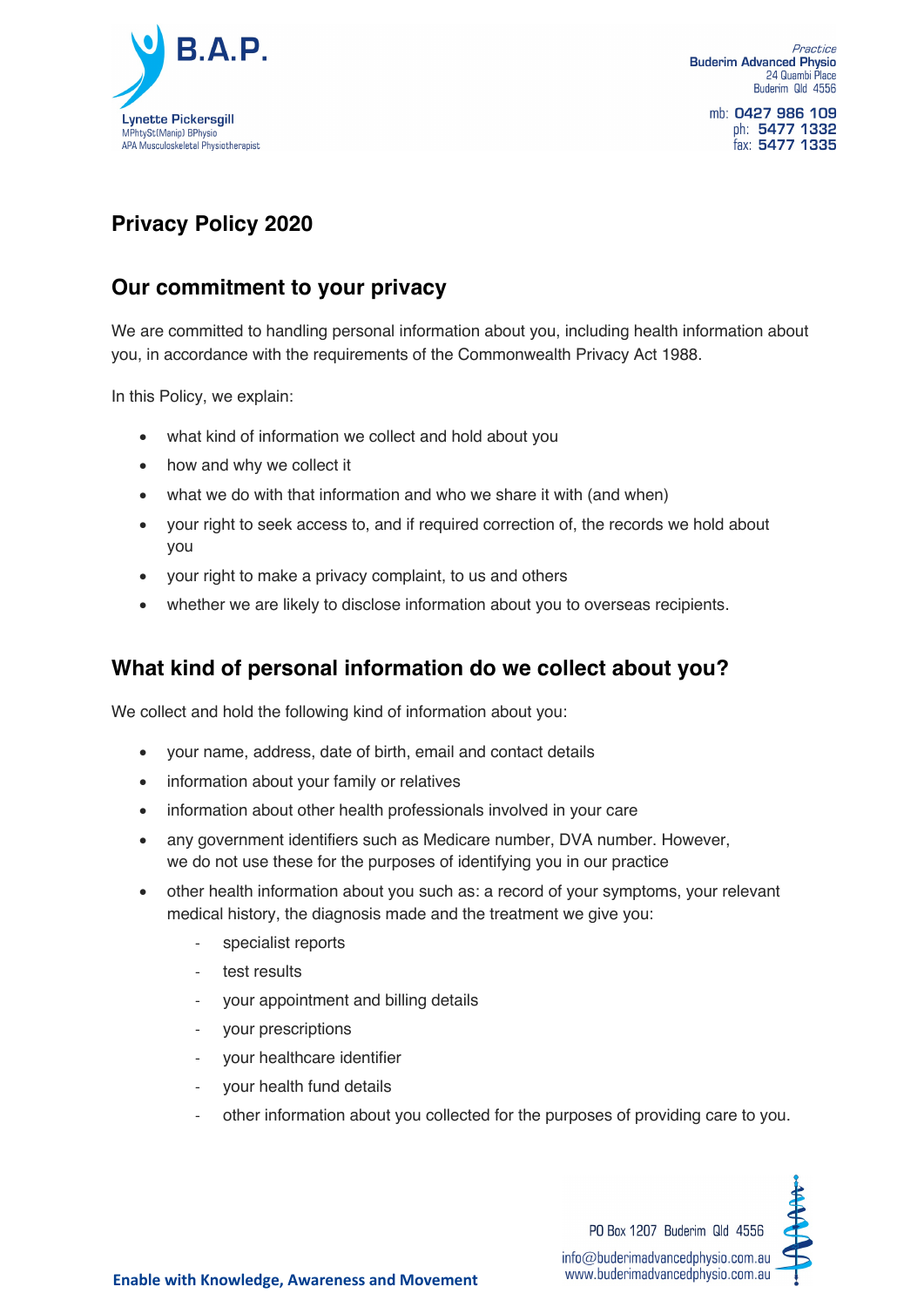

mb: 0427 986 109 ph: 5477 1332 fax: 5477 1335

### **How do we collect and hold your personal information?**

We will generally collect personal information about you in these ways:

- directly from you when you give us your details (eg, face-to-face, over the phone, via registration form or an online form)
- from a person responsible for you
- from a third party where we are permitted by law to do that (eg.other health care professionals involved in your care, from your health insurer, Medicare etc).

### **Why do we collect and use information about you?**

We primarily collect and use personal information about you to provide our physiotherapy services to you and to communicate with you and others involved in your care in relation to those services. We also sometimes use that information for other purposes, including:

- to help us manage our accounts and administrative services, including billing, arrangements with health funds, pursuing unpaid accounts, management of our IT systems and
- to conduct accreditation, quality assurance or internal audits.

### **When and why might we share information about you with others?**

We may disclose information about you to others outside of our practice as permitted or required under law. This will include situations where we disclose information about you in order:

- to comply with our legal obligations (eg. mandatory reporting under legislation, responding to a court order or subpoena)
- to consult with other health professionals involved in your healthcare
- to get test results from diagnostic and pathology services
- to claim on insurance
- to communicate with your health fund, with government and other regulatory bodies such as Medicare
- to help us manage our accounts and administrative services (eg. billing or debt recovery, arrangements with health funds, pursuing unpaid accounts etc.)
- to lessen or prevent a serious threat to a patient's life, health or safety or a serious threat to public health or safety
- to help in locating a missing person
- to prepare the defence of anticipated or existing legal proceedings
- to discharge notification obligations to liability insurers.

PO Box 1207 Buderim Qld 4556 info@buderimadvancedphysio.com.au www.buderimadvancedphysio.com.au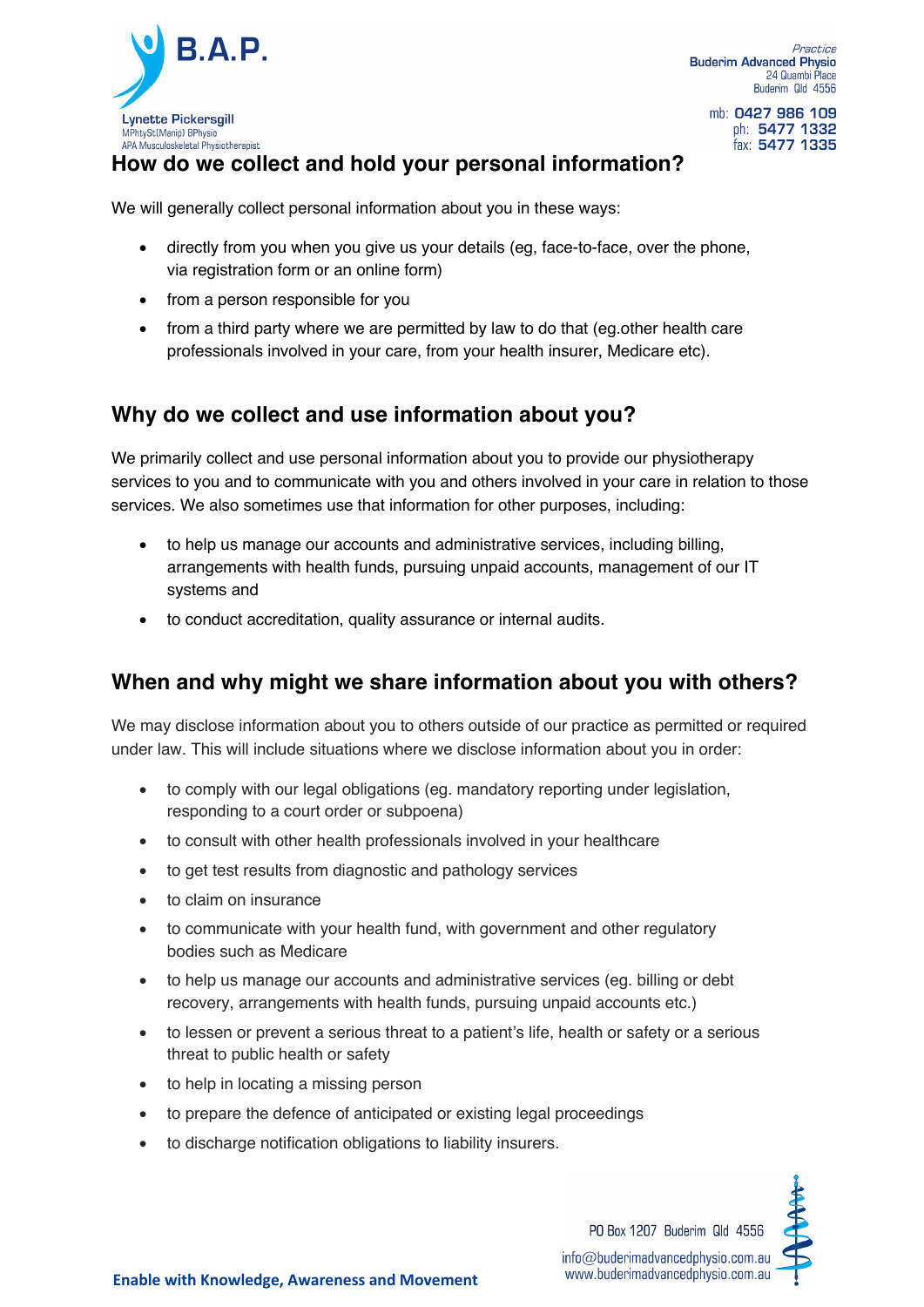

mb: 0427 986 109 ph: 5477 1332 fax: 5477 1335

## **Your right to seek access to and to seek correction of the information we hold about you**

You have the right to seek access to and correction of the personal information we hold about you.

We will normally respond to your request within 30 days. To make the request, you should contact the Office Manager. B.A.P has an information request form that needs to be completed.

If you think that the information we hold about you is not correct, let us know in writing. We will take reasonable steps to correct your personal information where the information is not accurate or up-to-date. From time to time, we may also ask you to verify that the information we hold about you is correct and current. And please notify us if and when your contact details change (see 'how to contact us').

Security: how we hold your personal information

We take reasonable steps to protect the information we hold about you. These are designed to prevent unauthorised access, modification or disclosure and to prevent misuse and loss. This includes:

- holding information on an encrypted database
- getting staff to sign confidentiality documents
- providing staff with training or induction etc. about confidentiality and (in particular) security issues
- access to information restricted on a 'need to know' basis and
- strong password protections when accessing the information on a computer.

## **Your right to receive treatment from us anonymously (or by using a pseudonym)**

Where it is lawful and practicable for us to do so, you can be treated anonymously or through use of a pseudonym (a name other than yours).